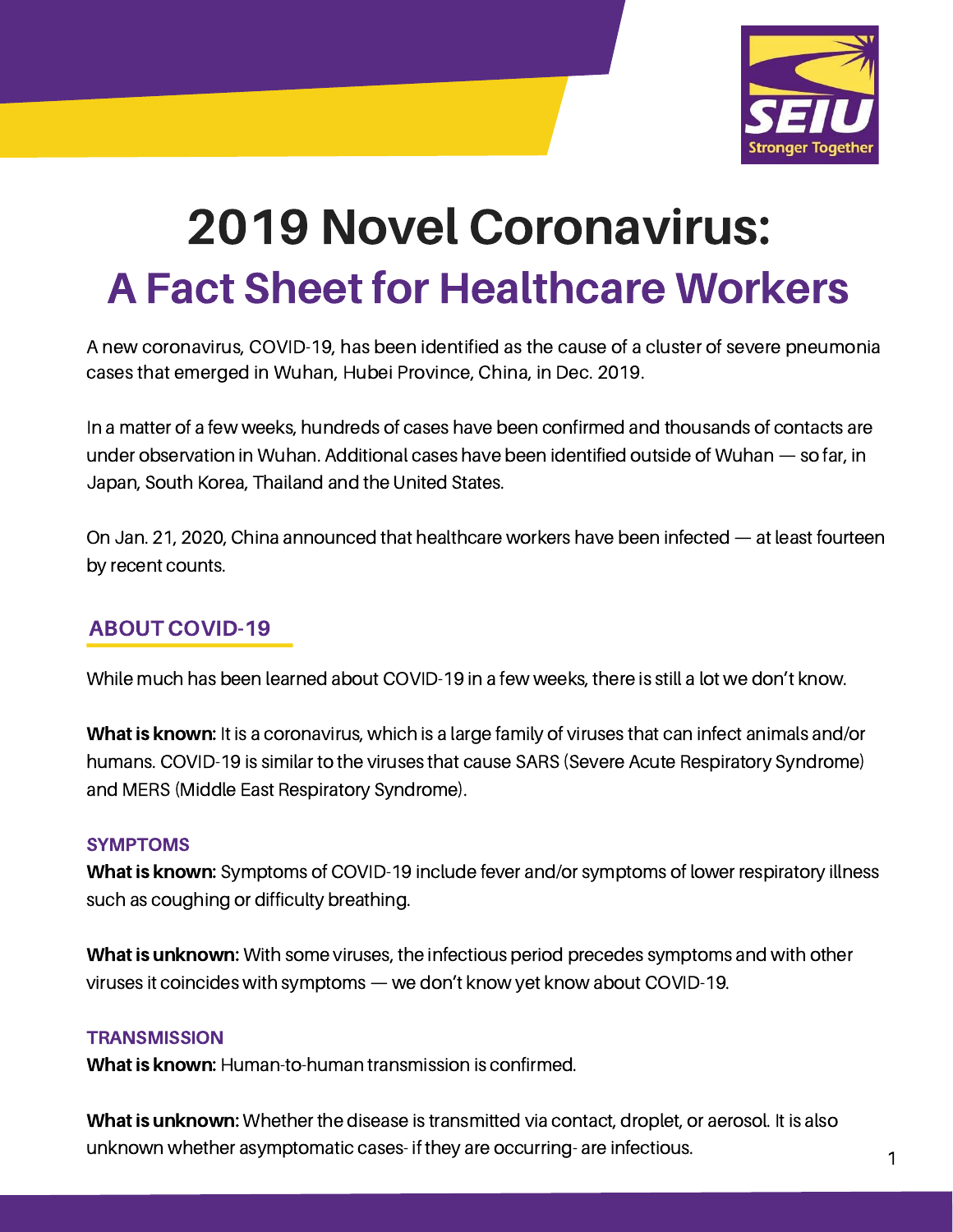

The CDC recommends that healthcare providers screen patients for infection from the coronavirus. If a patient has:

- Fever and symptoms of lower respiratory illness and history of travel from Wuhan, or close  $\bullet$ contact with a person under investigation within 14 days
- Fever or symptoms of lower respiratory illness and close contact with a person with confirmed coronavirus illness within 14 days

Providers should immediately notify hospital infection control and the local/state public health department. The CDC will help public health departments to safely collect, store and ship specimens. Currently, diagnostic testing can only be done at the CDC. Local labs should not attempt testing.

\*Fever may not be present in some patients, such as the very young, elderly, immunosuppressed, or those taking fever-reducing medication. Clinical judgment should be used to guide testing in these cases.

## PROTECTIONS FOR HEALTHCARE WORKERS

We do not yet know exactly how the virus is transmitted, but the CDC recommends infection control and personal protective equipment (PPE) for airborne, droplet and contact transmission large and small infectious material can be inhaled or absorbed through mucous membranes.

Patients with suspected coronavirus illness should immediately be given a surgical mask and placed in isolation, preferably in a negative pressure room.

Personnel working with patients with suspected or confirmed coronavirus illness should use standard precautions, contact precautions and airborne precautions — use of an N95 or stronger respirator, nitrile gloves, gown and facial shield to protect the eyes, nose and mouth from splashes. Handwashing protocols are critical to prevent the spread of infection.

Workers must be medically cleared and fit-tested if using respirators with tight-fitting facepieces (e.g., a NIOSH-certified disposable N95) and trained in the proper use of respirators, safe removal and disposal, and medical contraindications to respirator use. Workers should receive refresher training on donning and doffing PPE. The Occupational Safety and Health Administration rule on respirators gives you the right to demand training and fit testing.